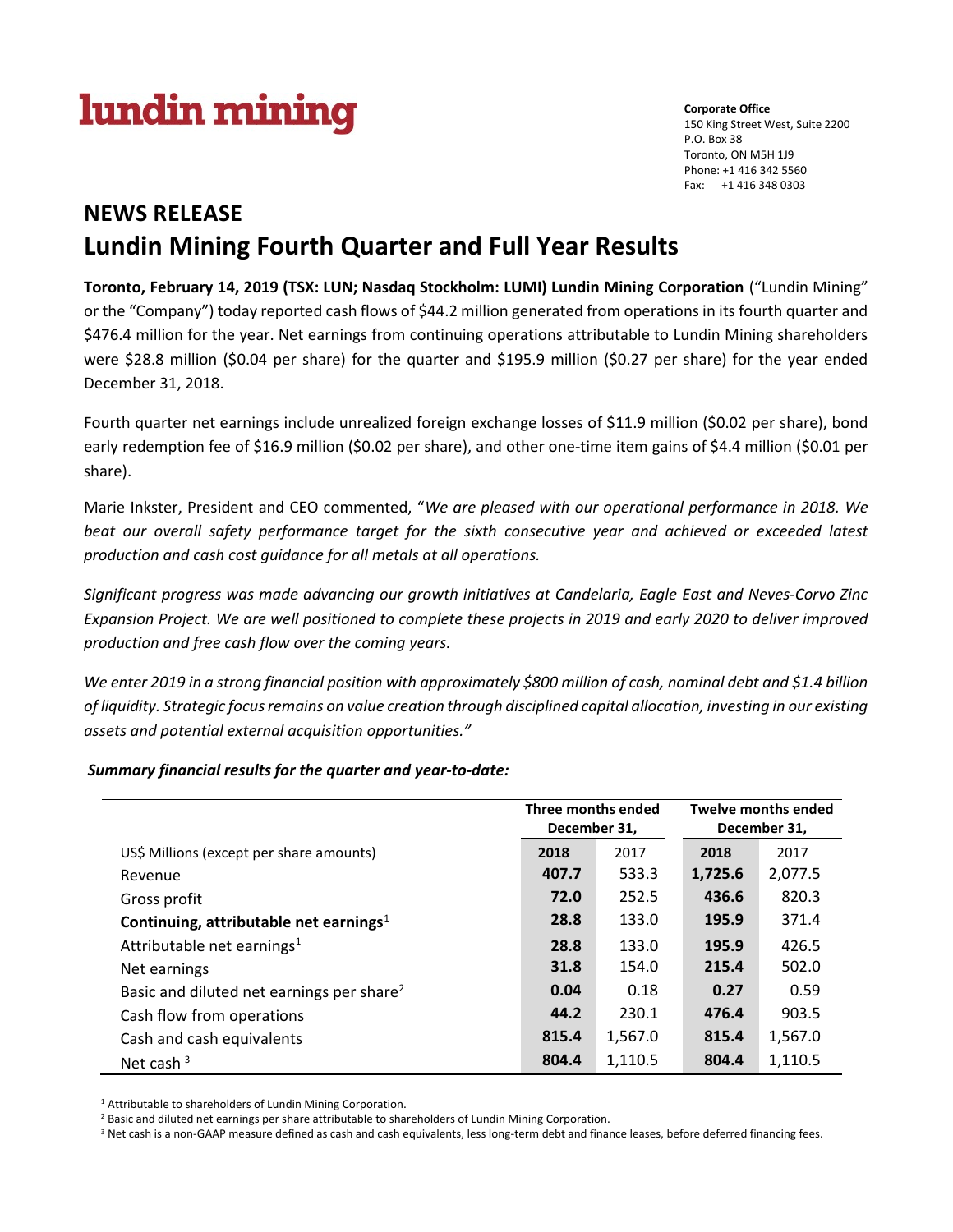## **Highlights**

## Operational Performance

All metal production and cash costs across the operations achieved or exceeded the Company's most recent annual guidance. Capital spending for the year of \$751.8 million was also in-line with most recent guidance. Work on projects at Candelaria and Eagle continued with excellent progress achieved to date. Project work on the Zinc Expansion Project ("ZEP") in Portugal fell behind schedule in 2018 and actions were taken during the fourth quarter to improve project execution.

Candelaria (80% owned): The Candelaria operations produced, on a 100% basis, 134,578 tonnes of copper, approximately 78,000 ounces of gold and 1.2 million ounces of silver in concentrate during the year. Copper production was lower than the prior year due to planned mining and processing of lower grade materials. Copper cash costs of \$1.68/lb were better than full year guidance, but higher than the prior year. Lower metal production combined with higher diesel and labour costs contributed to the higher per unit production costs in the current year.

The Candelaria Mill Optimization Project progressed according to plan with construction approximately 40% complete at year-end. Ramp-up of the Candelaria Underground North Sector continues to achieve excellent results and is currently mining approximately 10,200 tonnes per day on average. The development of the South Sector continues and has advanced further than planned. With the advance in development, the project timeline is being reviewed to consider possible advancement in the production start-up date of year end 2019.

Approximately 60% of the new open pit mine fleet has been received and placed in service, with the remaining equipment expected to be delivered in 2019 and 2020.

**Eagle (100% owned):** Eagle production for the year met or exceeded most recent guidance, producing 17,573 tonnes of nickel and 17,974 tonnes of copper. Quantities were lower than the prior year as a result of planned mine sequencing. Nickel cash costs of \$1.01/lb for the year were better than guidance but marginally higher than the prior year as higher operating per unit costs were driven by lower sales volumes.

Development of the Eagle East access ramp continues ahead of the original schedule with first ore expected into the mill in the fourth quarter of 2019. Underground definition drilling from the access ramp to Eagle East is ongoing.

Neves-Corvo (100% owned): Neves-Corvo produced 45,692 tonnes of copper and 75,435 tonnes of zinc for the year, exceeding the most recent guidance. Copper and zinc production for the year were also higher than the prior year due to improved mine productivity and higher mill throughput driven by improvements in mine plan execution and, to a lesser extent, higher head grades. Copper cash costs of \$1.28/lb for the year were better than guidance but higher than the prior year due to lower by-product credits. Current year cash costs benefited from lower per unit mine, mill and administration costs associated with higher copper sales volumes.

Construction on ZEP was approximately 43% complete at year-end. Underground development remains on track with ore from this newly developed area of the mine expected to contribute to mill feed in the first quarter of 2020. Surface facilities construction remains on track to be complete and commence commissioning in early 2020. Following a third party review, total project capital costs are now expected to be \$385 million (€320 million).

**Zinkgruvan (100% owned):** Zinc production of 76,606 tonnes and lead production of 24,613 tonnes exceeded the most recent guidance but were lower than the prior year driven by lower head grades as a result of mine sequencing and higher than planned dilution and ore loss. The operation continues to focus on mine stope design optimization, mining execution and ore tracking in order to improve these factors. Zinc cash costs of \$0.34/lb for the year were lower than guidance but higher than the prior year due primarily to higher per unit costs stemming from lower sales volumes.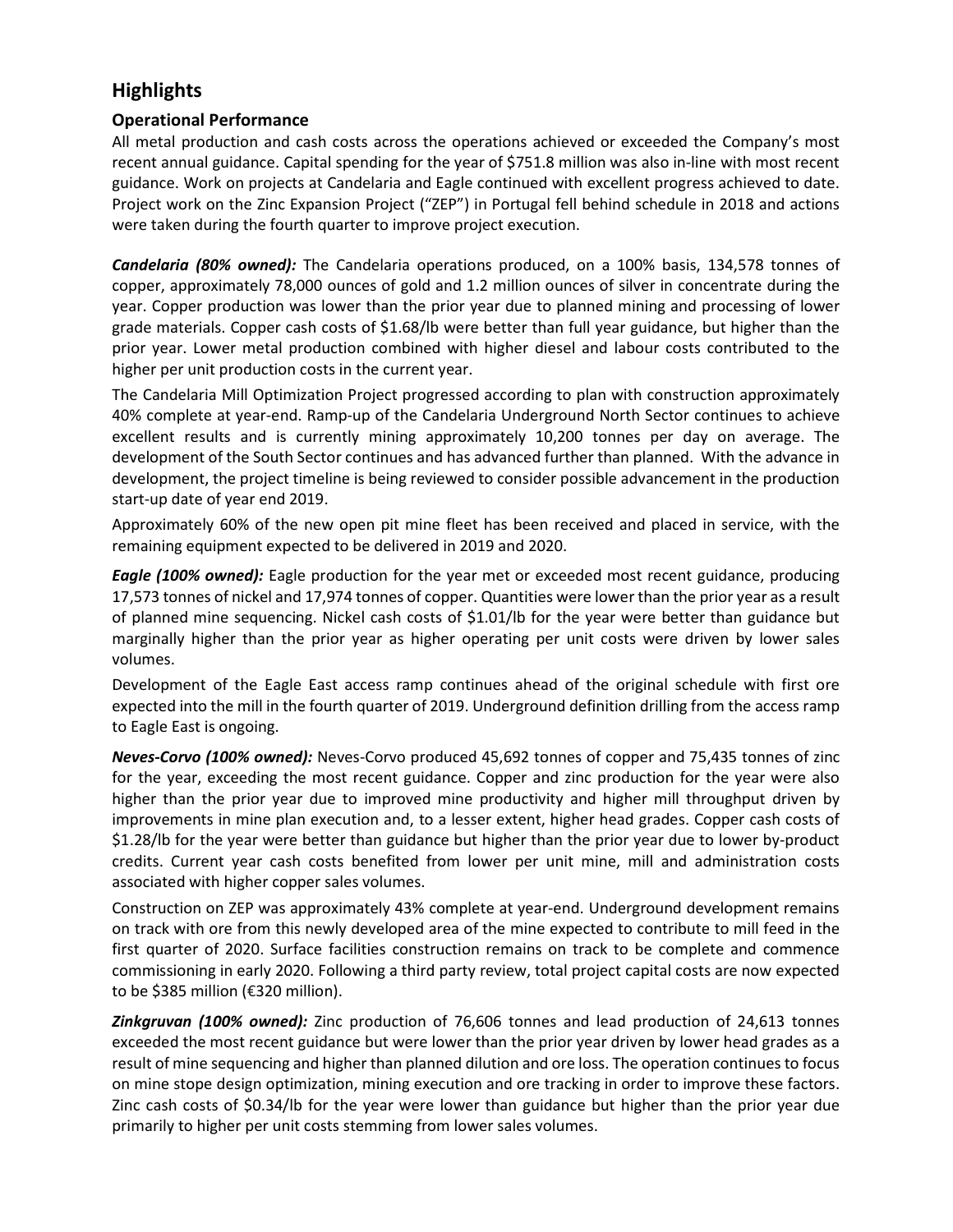## Corporate Highlights

- On April 26, 2018, the Company issued a tender to purchase any and all of its \$450.0 million aggregate principal amount of the 2022 Notes. A principal amount of \$10.8 million was tendered and accepted.
- On July 25, 2018, the Company announced that, following a successful seven-year tenure as the Company's President and Chief Executive Officer, Paul Conibear would retire. Following the Board's succession planning process, Marie Inkster, Senior Vice President and Chief Financial Officer, was selected and assumed the role of President and Chief Executive Officer on October 1, 2018.
- On July 26, 2018, the Company announced an offer to acquire all of the issued and outstanding common shares of Nevsun Resources Ltd. This bid expired on November 9, 2018 with no shares taken up.
- On September 6, 2018, the Company reported its Mineral Resource and Mineral Reserve estimates as at June 30, 2018, on SEDAR (www.sedar.com). On a consolidated and attributable basis, estimated contained metal in the Proven and Probable Mineral Reserve categories totaled 3,672,000 tonnes of copper, 3,374,000 tonnes of zinc and 108,000 tonnes of nickel.
- On October 1, 2018, the Company announced two new executive appointments: Jinhee Magie, previously Lundin Mining's Vice President of Finance, was appointed Senior Vice President and Chief Financial Officer and Peter Rockandel was appointed Senior Vice President, Corporate Development and Investor Relations.
- On October 22, 2018, the Company issued a notice for early redemption of the remaining 2022 Notes in accordance with the Notes Indenture. The redemption of all the 2022 Notes was completed on November 21, 2018. It was also announced that the Company had executed an amending agreement to its revolving credit facility (the "Facility") that increases the Facility to \$550 million with a \$50 million accordion option, reducing the costs of borrowing and extending the term to October 2022, from June 2020.
- On November 28, 2018 the Company filed an updated Technical Report for the Candelaria Copper Mining Complex in Chile. Refer to the news release entitled "Lundin Mining Provides Operational Outlook & Update" on the Company's website. The report can be found under the Company's profile on SEDAR and on the Company's website.
- On December 4, 2018, the Company announced that the Toronto Stock Exchange had accepted notice of the Company's intention to commence a normal course issuer bid ("NCIB"). The approval allows the Company to purchase up to 63,718,842 common shares of the Company over a period of twelve months commencing on December 7, 2018, though no shares have been purchased to date. The NCIB will expire no later than December 6, 2019.

#### Financial Performance

- Gross profit for the year ended December 31, 2018 was \$436.6 million, a decrease of \$383.7 million in comparison to the \$820.3 million reported in 2017. The decrease was primarily due to the effect of lower sales volumes (\$133.6 million), higher per unit operating cost (\$185.9 million) and lower realized metal prices, net of price adjustments (\$90.0 million).
- For the year ended December 31, 2018, the Company reported net earnings from continuing operations of \$215.4 million, a decrease of \$231.5 million in comparison to the year ended December 31, 2017 (\$446.9 million). Comparative net earnings in the current year were lower due to lower gross profit (\$383.7 million), partially offset by lower income tax expense (\$115.0 million).
- Net cash position at December 31, 2018 was \$804.4 million compared to net cash of \$1,110.5 million at December 31, 2017. The Company generated \$476.4 million of cash flow from operations and used \$675.4 million in investing activities, primarily for capital expenditures, as well as \$92.0 million for the payment of dividends and interest.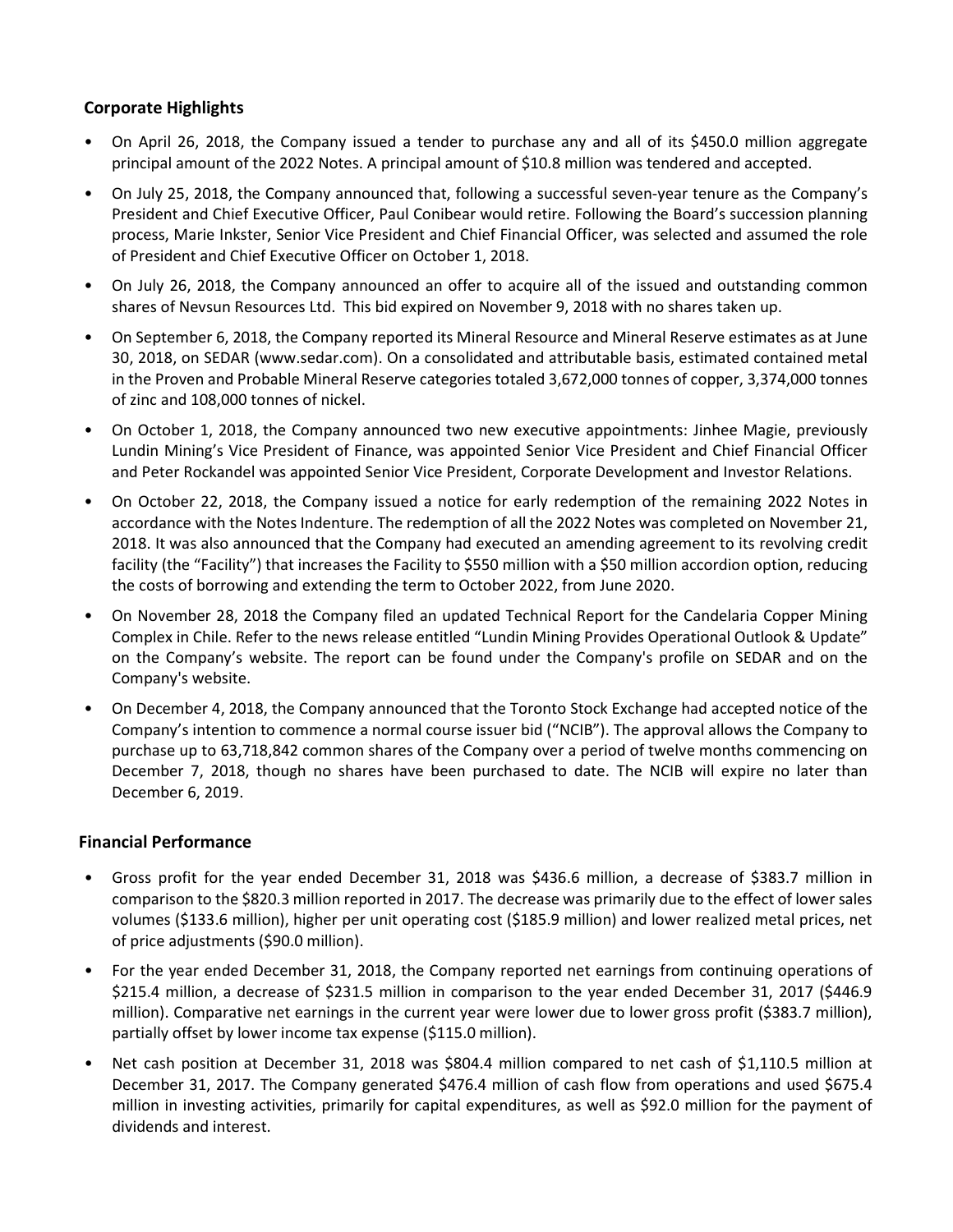## **Outlook**

#### 2019 Production and Cost Guidance

Production, cash cost, capital expenditure and exploration guidance for 2019 remains unchanged from that provided on November 28, 2018 (see news release "Lundin Mining Provides Operational Outlook & Update").

| (contained tonnes in concentrate) |                   | <b>Tonnes</b>     | Cash Costs <sup>a</sup> |
|-----------------------------------|-------------------|-------------------|-------------------------|
| Copper                            | Candelaria (100%) | 145,000 - 155,000 | $$1.60/lb^{b}$          |
|                                   | Eagle             | 12,000 - 15,000   |                         |
|                                   | Neves-Corvo       | 40,000 - 45,000   | \$1.70/h                |
|                                   | Zinkgruvan        | $2,000 - 3,000$   |                         |
|                                   | Total             | 199,000 - 218,000 |                         |
| <b>Zinc</b>                       | Neves-Corvo       | 71,000 - 76,000   |                         |
|                                   | Zinkgruvan        | 76,000 - 81,000   | \$0.40/lb               |
|                                   | Total             | 147,000 - 157,000 |                         |
| <b>Nickel</b>                     | Eagle             | 12.000 - 15.000   | \$2.20/lb               |

a. Cash costs are based on various assumptions and estimates, including but not limited to: production volumes, as noted above, commodity prices (Cu: \$2.80/lb, Zn: \$1.10/lb, Ni: \$6.00/lb, Pb: \$0.95/lb), foreign exchange rates (€/USD:1.20, USD/SEK:8.00, USD/CLP:620) and operating costs.

b. 68% of Candelaria's total gold and silver production are subject to a streaming agreement and as such C1 cash costs are calculated based on receipt of \$408/oz and \$4.08/oz respectively, on gold and silver sales in the year.

#### 2019 Capital Expenditure Guidance

Capital expenditures, excluding capitalized interest, are expected to be \$745 million, as outlined below.

| 2019 Guidance <sup>a</sup>           | \$ millions |
|--------------------------------------|-------------|
| Candelaria (100% basis)              |             |
| Capitalized Stripping                | 130         |
| Los Diques TSF                       | 10          |
| New Mine Fleet Investment            | 75          |
| Candelaria Mill Optimization Project | 50          |
| Candelaria Underground Development   | 40          |
| <b>Other Sustaining</b>              | 70          |
| Candelaria Sustaining                | 375         |
| Eagle Sustaining                     | 15          |
| Neves-Corvo Sustaining               | 65          |
| Zinkgruvan Sustaining                | 50          |
| <b>Total Sustaining Capital</b>      | 505         |
| Eagle East                           | 30          |
| ZEP (Neves-Corvo)                    | 210         |
| <b>Total Expansionary Capital</b>    | 240         |
| <b>Total Capital Expenditures</b>    | 745         |

a. Forecast capital expenditures have been reported on a cash basis.